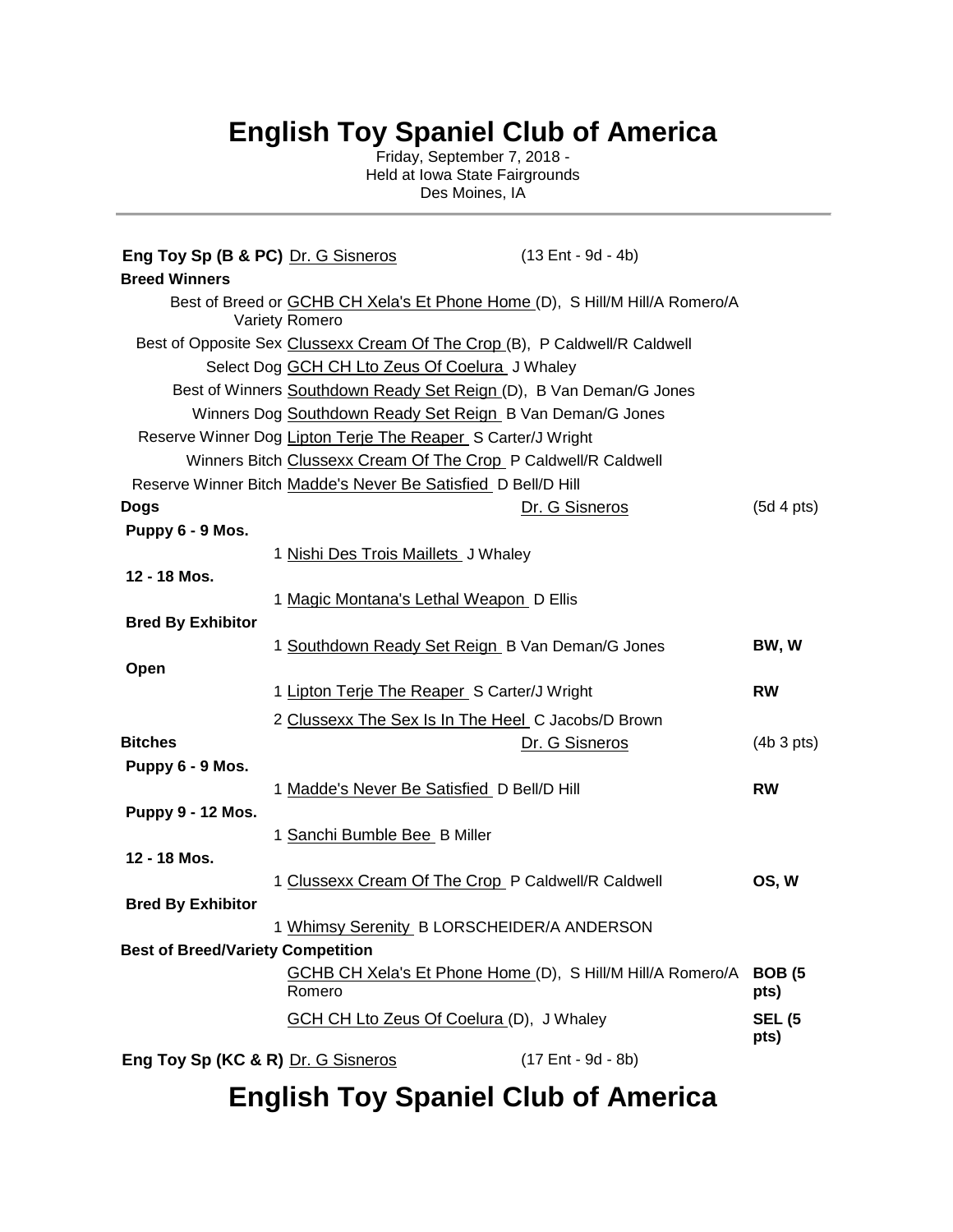## Friday, September 7, 2018 - Held at Iowa State Fairgrounds Des Moines, IA

| Eng Toy Sp (B & Dr. G Sisneros<br>PC) |                                                                                                                          | $(13 Ent - 9d - 4b)$ |              |
|---------------------------------------|--------------------------------------------------------------------------------------------------------------------------|----------------------|--------------|
| Eng Toy Sp (KC & Dr. G Sisneros<br>R) |                                                                                                                          | (17 Ent - 9d - 8b)   |              |
| <b>Breed Winners</b>                  |                                                                                                                          |                      |              |
|                                       | Best of Breed or <b>GCH CH Clussexx Paddington Of Flivverway</b> (D), D Johnson/J<br>Variety Hubbard/J Peterson/C Jacobs |                      |              |
| <b>Sex</b>                            | Best of Opposite Dragons Gate Tea For Three D (B), D Duffy                                                               |                      |              |
|                                       | Select Dog CH San-Chi's Tribute To Adair B Miller                                                                        |                      |              |
|                                       | Best of Winners Dragons Gate Tea For Three D (B), D Duffy                                                                |                      |              |
|                                       | Winners Dog Sanchi Just Joshua_B Miller                                                                                  |                      |              |
| Dog                                   | Reserve Winner Magic Montana's It's In The Bag D Nuss                                                                    |                      |              |
|                                       | Winners Bitch Dragons Gate Tea For Three D D Duffy                                                                       |                      |              |
| Reserve Winner<br><b>Bitch</b>        | Eli-Fran's Lady Arabella D Hill/K Pouder/F Pouder                                                                        |                      |              |
|                                       |                                                                                                                          |                      |              |
| <b>Dogs</b>                           |                                                                                                                          | Dr. G Sisneros       | (5d 4pts)    |
| Puppy 6 - 9 Mos.                      | 1 Kd's Don'T Stop Me Now D Hill                                                                                          |                      |              |
| <b>Puppy 9 - 12 Mos.</b>              |                                                                                                                          |                      |              |
|                                       | 1 Sanchi Just Joshua B Miller                                                                                            |                      | W            |
|                                       | 2 Sirius' Darkest Hour P Cox/B Maurer                                                                                    |                      |              |
| 12 - 18 Mos.                          |                                                                                                                          |                      |              |
|                                       | 1 Magic Montana's It's In The Bag D Nuss                                                                                 |                      | <b>RW</b>    |
| Open                                  |                                                                                                                          |                      |              |
|                                       | 1 Three D Be Of Service J Toebeen                                                                                        |                      |              |
| <b>Bitches</b>                        |                                                                                                                          | Dr. G Sisneros       | (8b 5 pts)   |
| <b>Puppy 9 - 12 Mos.</b>              |                                                                                                                          |                      |              |
|                                       | 1 Sanchi Rollicking Rosie B Miller                                                                                       |                      |              |
|                                       | 2 Ms. Debb's Fiddle-Dee-Dee Scarlett D Nuss                                                                              |                      |              |
| 12 - 18 Mos.                          |                                                                                                                          |                      |              |
|                                       | 1 Ashton Winmar Double D Bree J Toebben/D Duffey                                                                         |                      |              |
| <b>Bred By Exhibitor</b>              |                                                                                                                          |                      |              |
|                                       | 1 Eli-Fran's Lady Morgana K Pouder/F Pouder                                                                              |                      |              |
| <b>American Bred</b>                  |                                                                                                                          |                      |              |
|                                       | 1 Dragons Gate Tea For Three D D Duffy                                                                                   |                      | OS, BW,<br>W |
|                                       | 2 Draggonfly Predictability_S Carter/J Wright                                                                            |                      |              |